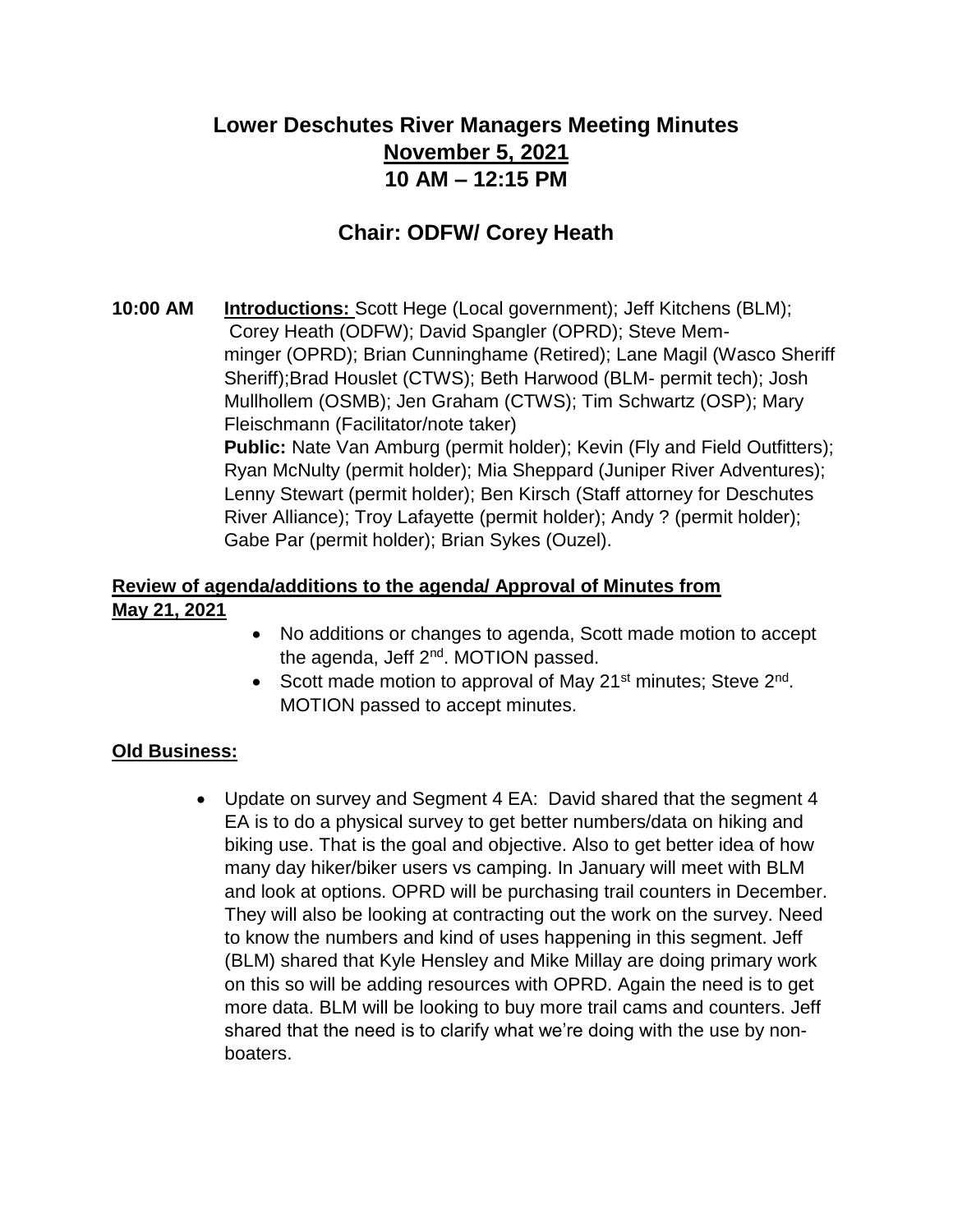• Toilets: Jeff reported that composters are back on line after closures due to malfunctions. Need a few more replacements in areas with limited opportunities for replacement. 4 sites have difficulties due to cultural/historical areas as well as being located in flood plains. 2 toilets were burned up from previous fire. BLM is also working with updating agreements with State Lands and the Tribes for maintaining sites.

#### **New Business:**

• Jeff shared power point presentation on the Lower Deschutes Business Plan and Fee Proposals. A decision needs to be made by Managers for this to move forward. The proposed fee structure may or may not be implemented in 2022. The process needs to be approved first by the RAC (Resource Advisory Council) and then all of the Managers group. Jeff continued to show overall history of the Deschutes from 1993 0 2004. Annual numbers of boaters goes up and down throughout the years. The estimated annual total costs of managing the river is \$750,000 - \$800,000. This is operational costs and doesn't cover everything such as getting new quarters or replacement of scat machine or some contracts that happen for emergencies. The 5 year average of fees collected is \$494,804.60 which half of that goes to OPRD. That being said, the cost of running a river costs more than what is collected. Jeff shared permit cost averages for several western rivers of which on average for rivers on the west cost is \$7.88 - \$8.63 per person, per day. The proposed amendment to the current fee structure is for it to be a flat \$5, all year round fee with \$3 going to BLM and \$2 going to OPRD. With that change it is estimated that the total fees collected would be somewhere if the \$649,898 area. The all users and visitations on segment 4 in particular those people are not paying any fees at this time and the question is, is this fair to boaters? The focus would be to look at the over-night users vs day users. The fees being proposed are for all days a \$5 camping fee where there is no vehicle access present on Segments 1 and 4. It is estimated that there are 300 – 400 overnight users. The expected revenue of \$1000 or less. There was a question of how to implement this. Jeff shared that a meeting would have to be set up with ODFW, State Lands, and OPRD to figure out how to manage these fees and how to collect them. There will need to be lots of communication and more steps to pass this proposal. The Business plan was paused in 2020 due to closures, etc. related to the pandemic. Looking at winter/spring for this amendment to take place in 2022 and all user fee's taking place in 2023. Need to develop a collection plan and update agreements with all managers of the river and also need to update Rec.Gov.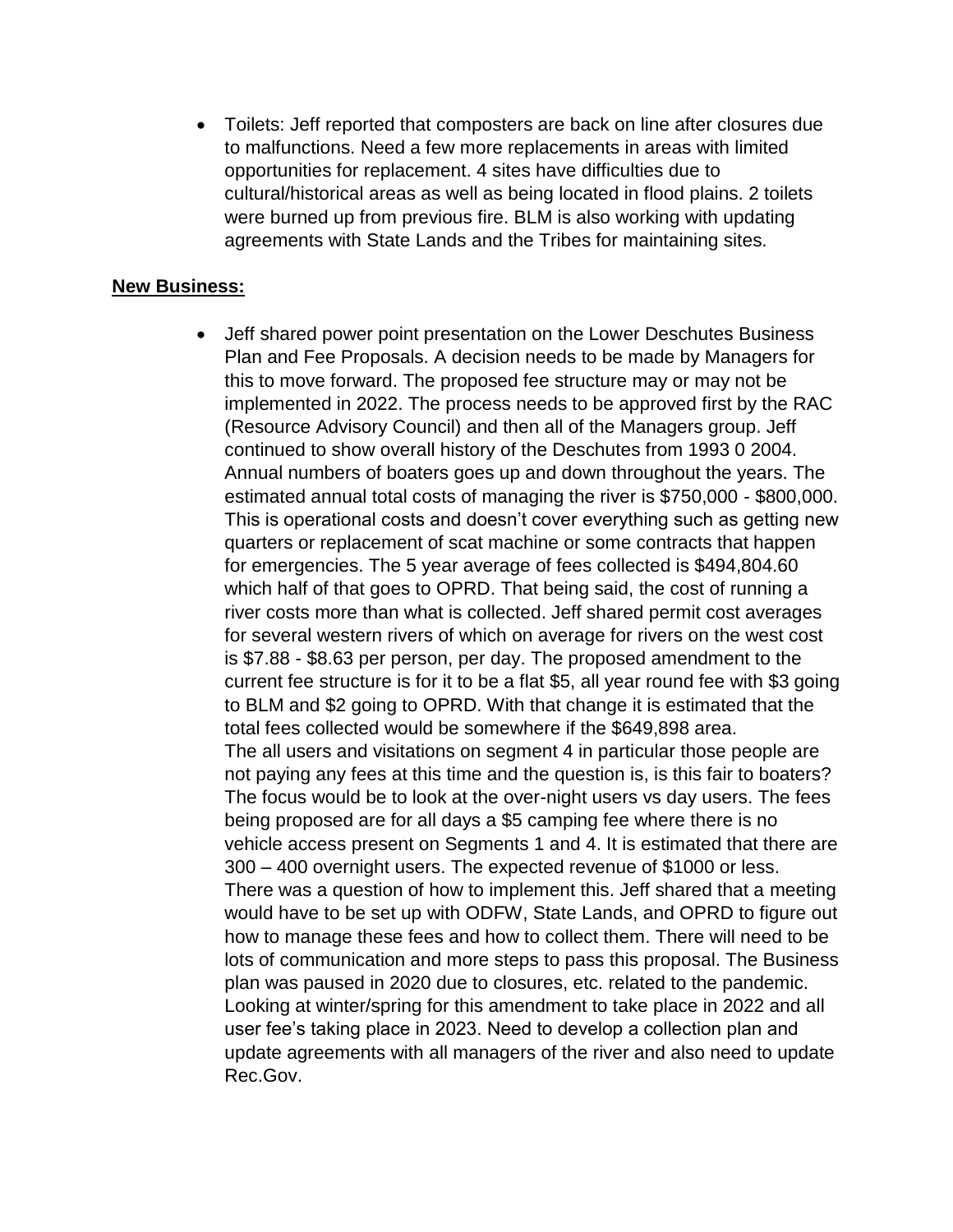Brad asked if the RAC gave a reason for only collecting from camping use and not day use fees. Jeff shared that for the most part the conflicts are with the camping user and not with day users. At some point in the future there may be a day fee for the entire river corridor. Right now it is difficult to implement. Brad added that the presentation had data from 2014 and is wondering if there will be consideration of costs as it relates to inflation, are the fees enough? Jeff said that are the fees enough? The flat fee of \$5 is a good option for now and probably will need to revisit in 10 years but for now is a reasonable fee that can go to cover the cost of the river. Scott asked if the fees that were presented for 2015 if fees changed at different times. He was wondering if State Parks will see expected increase in revenue or will revenues be the same. Again Jeff shared that will need to revisit State Parks operational costs regarding shared revenues. Scott shared that at the IIT meeting the issue of camping up river on ODFW lands and a discussion about fees. Jeff said there will need to be a robust conversation with ODFW, partners and private land owners. Scott asked with the additional fees coming in, what might the public be informed of where those dollars will be spent. Jeff said that the fees would be put back into seasonal staffing, especially at boat ramps. Also looking at making the Depot House more of an informational center with staff and having more staff on the river in Segments 1 and 4. Want to improve sites on all of the river as well as facilities. He also shared that BLM actively goes after funds from all kinds of other resources.

Corey asked with the all user pass can we anticipate certain regulations for them or restrictions? Jeff shared that part of implementation of these fees would be setting up specific rules and regulations which would be a coordinated process with all partners. First we need to find out where we believe people are camping and figuring out land ownership. Time line wise means a lot of meetings in 2022 to implement this in 2023. There also is the 180 day federal register notice that has to go out before implemented for the public to comment.

Brian asked about not implementing the new fees until after the pandemic is passed, wanted clarification. Jeff shared that going forward today, the proposal goes to BLM state office and ask them if the fees can go into effect 2022 or differed. It all depends on their decision, but hope to know something prior to Memorial Day 2022. User fee will be a year out (2023). Brian asked how the RAC voted on this which was 8 for and 1 against. He wanted to know if there will be efforts to continue monitoring increase use of walk-ins and bike-ins to continue to check on that data. Jeff said yes, there needs to be continued monitoring and data collection and need to have a good discussion with all partners.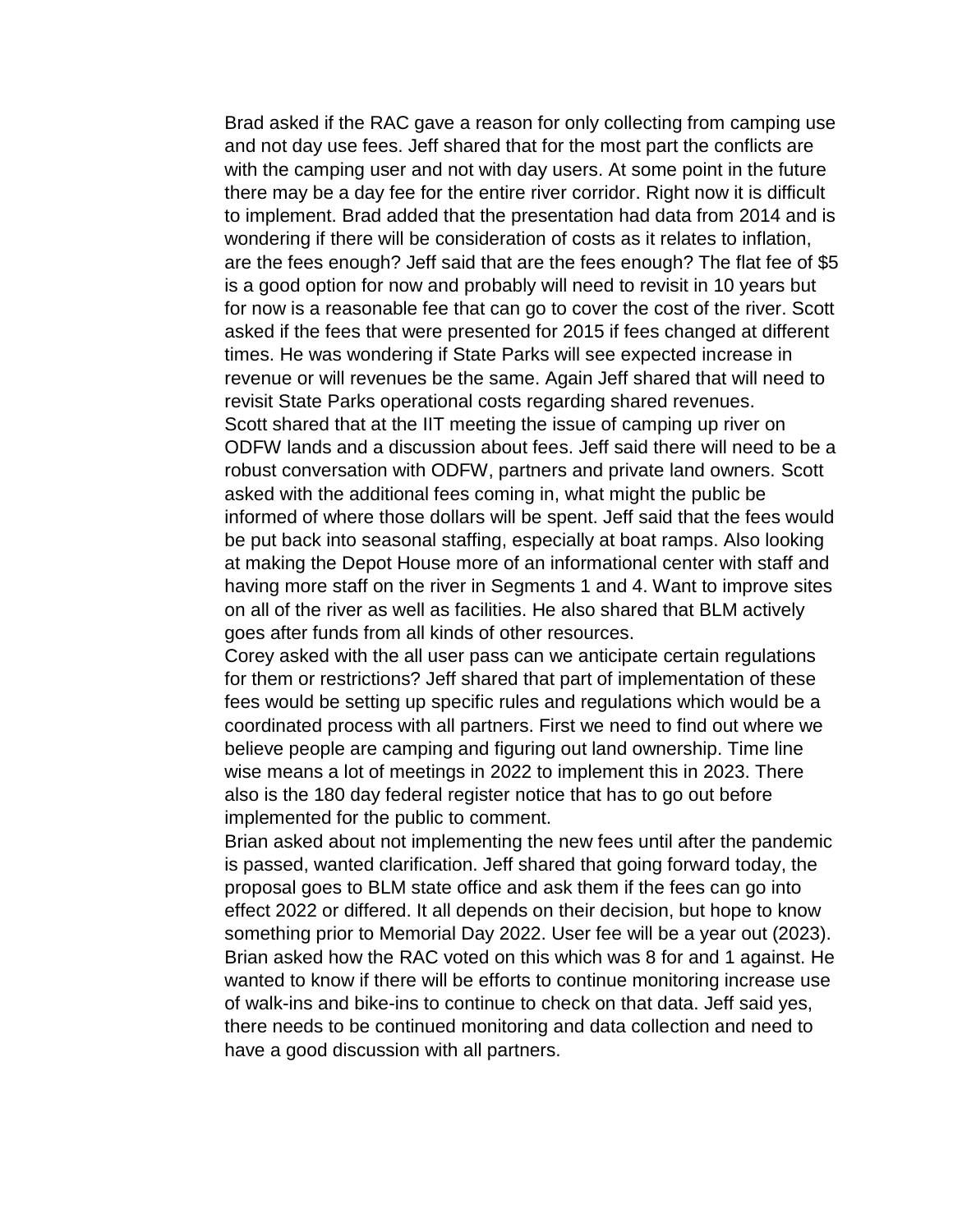Motion made by Jeff and second by Steve. Motion reads: The Lower Deschutes River Managers Group recommends BLM amends the current boater pass fee to \$5 per day, all year for the Lower Deschutes River. Of those fees \$2 goes to OPRD and \$3 goes to BLM. MOTION PASSED.

Motion made by Jeff and second by Scott. Motion reads: The Lower Deschutes River Managers Group recommends the BLM move forward with a \$5 per person, per day night camping fee for Segments 1 and 4 on the Lower Deschutes, where no vehicle access is present. Furthermore, the Lower Deschutes River Managers Group clarifies that fees being considered would not be required for the following; visitors who already purchased a boater pass; any visitors staying in developed camping sites that already require a fee. The Lower Deschutes River Managers Group prior to implementing these fees will have an approved implementation plan in place. MOTION PASSED.

- Bake Oven Housing and Office Replacement: Jeff shared that construction is hoped to start soon and be completed by next year. This project has been a long time coming and it is a big accomplishment. They got the funding so will finally have updated facilities. Be able to have better housing for seasonal staff which will help with retaining staff.
- 2021 Use Report and 2022 Boating Use/Common Pool Levels: Jeff brought up the Frequent User/Annual Pass. He gave some history of the pass / numbers sold thru the years. The number of passes has consistently been dropping with this year selling only 9. They are not available on Segment 1 &2 on Friday, Saturday and Sunday May 15 – Sept.15<sup>th</sup>. On Segment 3 not available 7 days a week May 15 – Sept. 15<sup>th</sup>. Not available on Segment 4, 7 days a week May  $15<sup>th</sup>$  – Oct. 15<sup>th</sup>. Next year BLM will be doing a review regarding the continuation of the Frequent User Pass. A notice will go out to the public. There will be no decision today, but wanted to put this issue on everyone's radar. Will need to take this to the RAC to let them know BLM wants to review this. There is no way to increase its use, so need to take a look at the continuation or not of this pass.

Seasonal Targets: 2021 did not hit seasonal targets in any segments. Past few years Segment 4 hit but this year have not (due to lack of fishing).

**Segment 1** jumped **but** did not hit seasonal targets. Saw overall use in Segment 1 even without the 5% decrease. It hit 550 number of days, so daily target hit 8 days. **Proposed Decision** is to leave segment 1 in limited entry and leave use levels where they are at currently.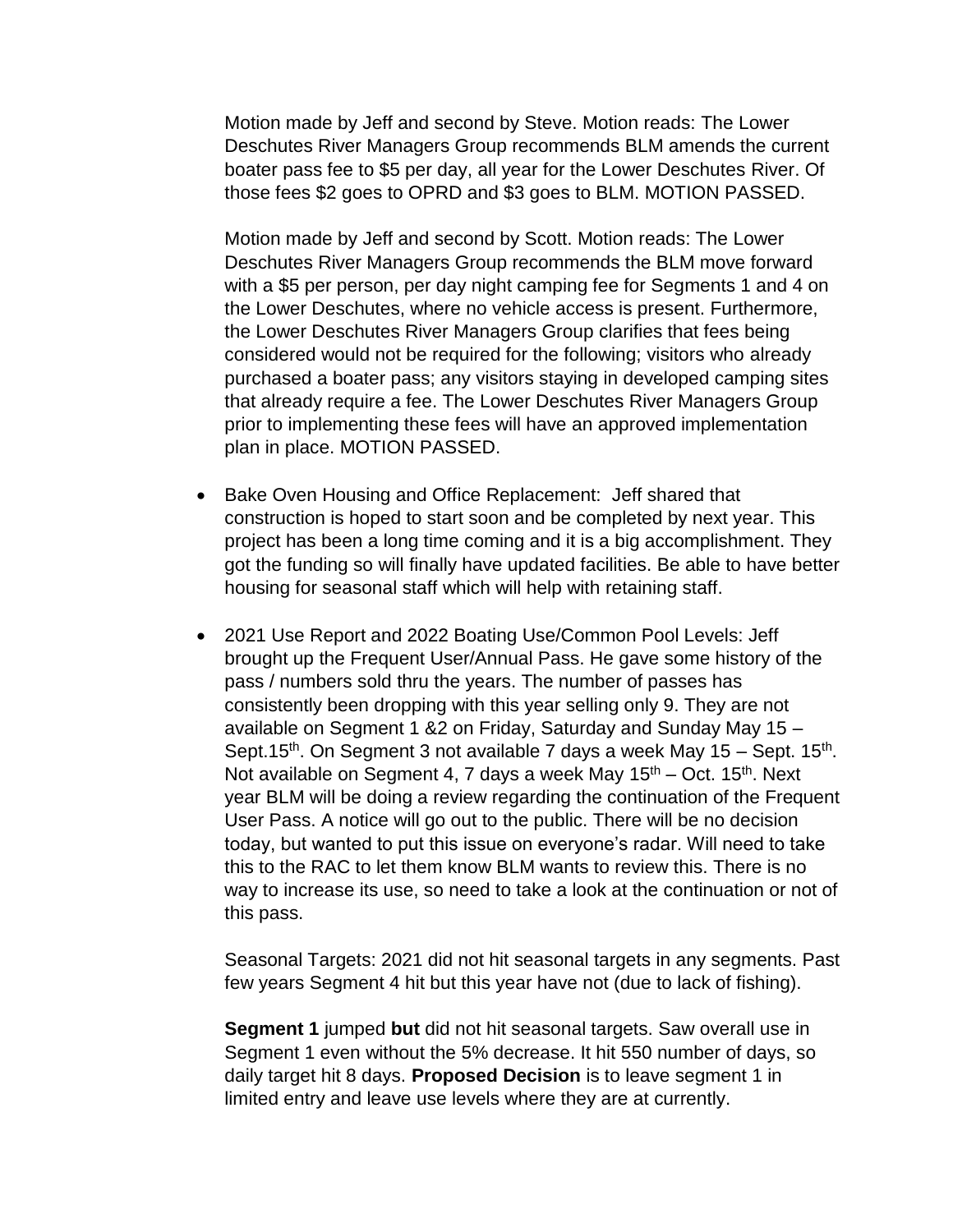**Segment 2** did not hit daily limits or seasonal, not even close. **Proposed decision** no changes.

**Segment 3A & 3B** came out of limited entry due to 2020 numbers. Neither segments hit seasonal or daily targets. **Proposed decision** is to continue out of limited entry with no changes to use numbers.

**Segment 4** in 2021 hit daily target of 214 nine days. **Proposed decision**  is to leave segment 4 in limited entry and leave use levels where they are currently. Seasonal targets were not met, even without the 5% reduction.

**Motion** made by Jeff and 2<sup>nd</sup> by Scott that :Use for 2021 across the board is to leave limited entry segments in limited entry and non-limited entry remain out with daily targets remaining the same for 2022. **Motion passed.**

A question was raised that just because someone buys a boater pass doesn't mean they are on the river. Jeff checked with staff and looked at number cancellations and applied the 5% cancellation numbers. Beth shared that SRP holders were are aware of the cancellation policy – the 5% no shows are calculated.

• New chairs for 2022. ITT – OSP/Andy Vanderwerf & Managers – BIA/ Brenda Bremner. Mary will make contact with both of them to get meeting dates scheduled for 2022 and report to everyone with that information.

#### **Round Table Discussions and Updates**

- Confederated Tribes of Warm Springs: Brad reported that fall Chinook season that there will be Warm Springs boats out for fall carcass clean up. Also will be doing red surveys. There has been a lot of vandalism with the collection boxes for permits. Many break-ins.
- Oregon State Marine Board: Josh shared that OSMB is taking the initiative to enforce life jacket wear specifically with stand up paddle boards on sections of the Deschutes.
- Oregon Park and Recreation Department: Steve shared that they are working on renewing an agreement with the Rod and Gun Club on Davidson Flat. Need to make an amendment to have access to that property with a fee of \$2000. (Increase). Toilets are needed to be maintained but company is difficult to get a hold of. Not sure with continued maintenance but in future will have to replace toilets at Davidson. Have maintenance agreement with BLM. David shared there have been break-ins at Heritage. 2 cars have been stolen at campground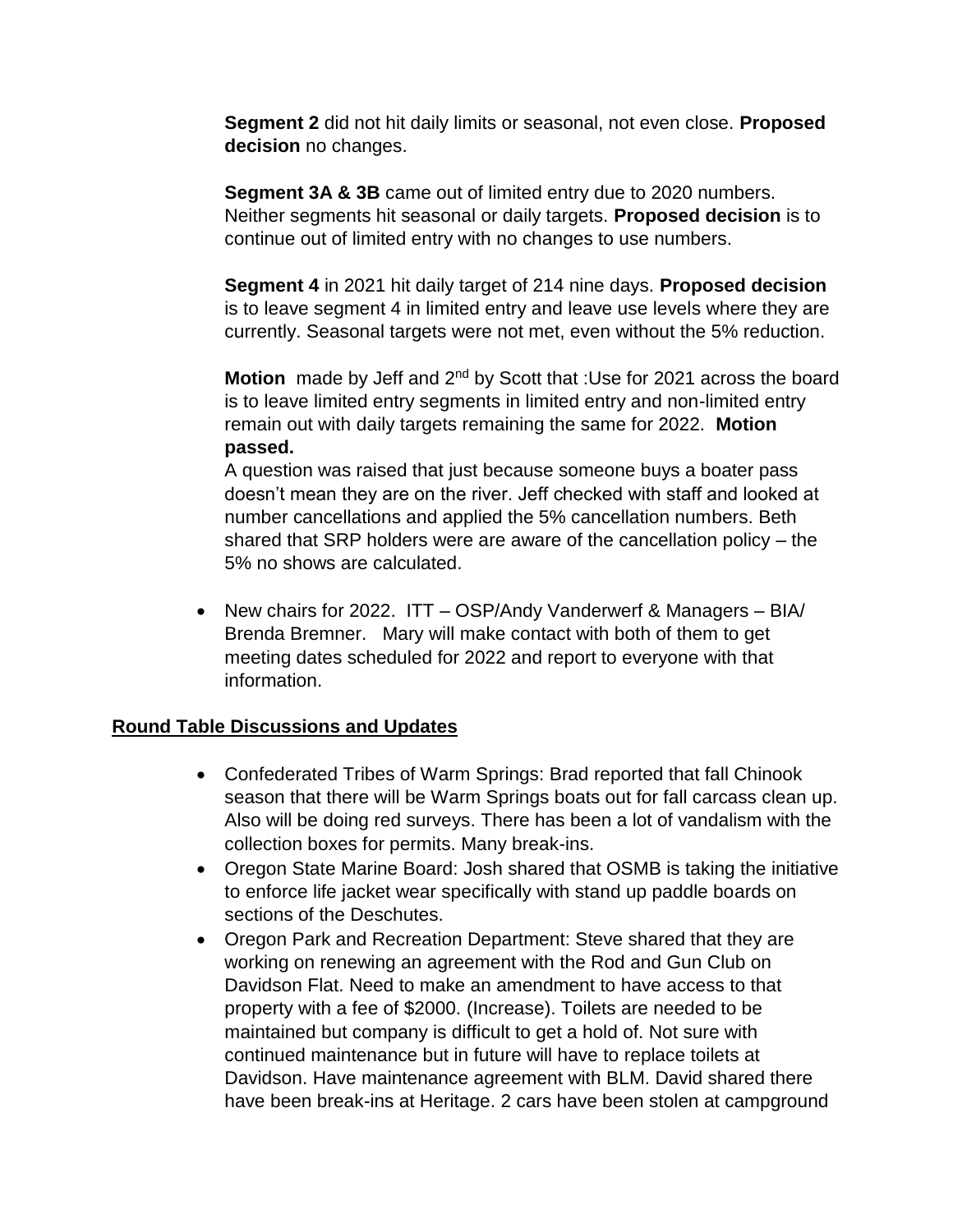sites and fee boxes have been broken into twice. Working with Sherman County Deputies. Security cameras will be going up and car clouts in general are up. It was also brought up that at Warm Springs when OPRD needs to close a rec. site (for emergencies) there are no gates. Looking at installing gates next year, this year used barriers. Meeting notes are in the process of being put on the website working from present to past. Still working on the BLM archival notes. \*Jeff brought up BLM has had some break-ins. River rangers use power tools and probably need to send out public notice to river corridor about concerns of the behavior. Group should address cooperatively.

- Oregon State Police: Tim addressed the break-in situation and said that information needs to be key so they can increase patrols if need be. There are staffing changes in Madras (fish and wildlife). Looking at evaluation of stats which can get to group, same with the John Day. Working on operational plan over Memorial Weekend. Getting complaints regarding E-Bikes, with biggest problem at MP 2. Big game season right now so keeping busy.
- Wasco Co. Sheriff Dept.: Lane shared is aware of break-ins and did catch one person who was cited. Numbers down on river with car break-ins. There are close to 8 or 10 cases that may be tied together, possible to person they caught. Since there are numerous counties involved, need to report all incidents and then they can beef up manpower – need to be communicating with everyone. In regards to Heritage landing somewhat in the loop with issues there regarding stolen vehicles. Lane reminded everyone to keep keys out of the gas cap, shared that guides/shuttle services need to not have clients doing that, they need to lock their keys in the vehicle (and not under mat or in glove box). Crime is rampant and wants everyone to know that they ARE lodging individuals when caught. Word on the street seemed to be that they aren't. Statistical stuff sent out. David added he greatly appreciated working with Steve Rodgers who responds whenever he gets a call. Jeff added that they are finding damaged fee boxes and not sure if more people are doing this? One has been identified at Wapinitia and not sure if tied to others. Brad shared he wants to find a way for Warm Spring officers to weigh in. It was suggested he have them contact Steve Rodgers who is working most of these cases.
- Oregon Department of Fish and Wildlife: Corey reported that currently there will be spawning fall Chinook counting being done by helicopter. 3 Crewlers are done on the river. Season is closed until end of year (above Schears) for Chinook, Coho and Steelhead. In areas where the fires went through and burned down fence lines, there have been complaints of cows getting in riparian areas above Moody. Trout fishing is open.
- Bureau of Land Management: Jeff has pretty much reported out already today but wanted to thank his awesome team and the work they have